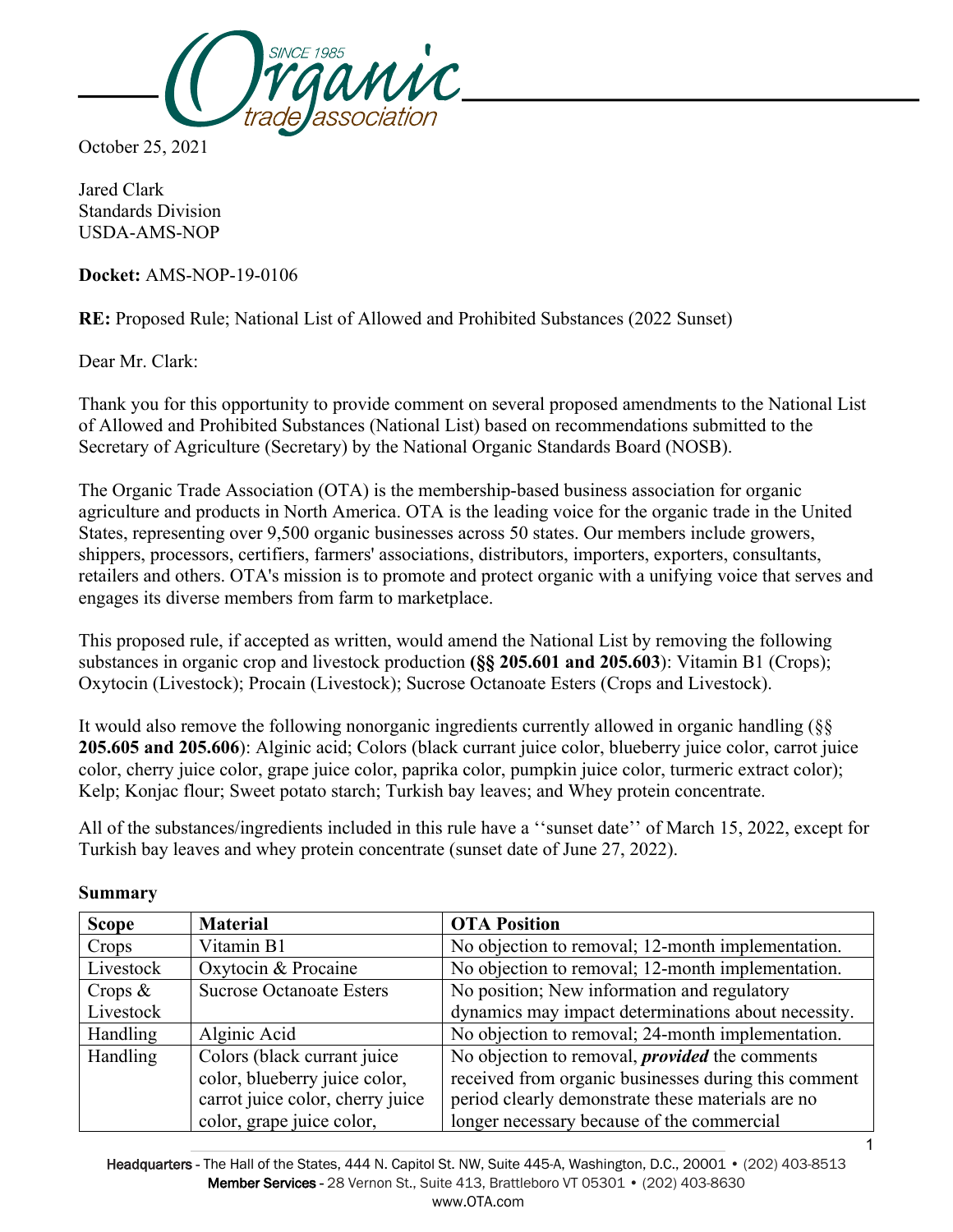

|          | paprika color, pumpkin juice    | availability of organic alternatives (quality, quantity   |
|----------|---------------------------------|-----------------------------------------------------------|
|          | color, turmeric extract color)  | and form); 24-month implementation.                       |
| Handling | <b>Sweet Potato Starch</b>      | No objection to removal; 24-month implementation.         |
| Handling | Konjac Flour.                   | No objection to removal, <i>provided</i> the comments     |
|          |                                 | received from organic businesses during this comment      |
|          |                                 | period clearly demonstrate that konjac flour is no        |
|          |                                 | longer necessary because of the commercial                |
|          |                                 | availability of an organic alternative (quality, quantity |
|          |                                 | and form); 24-month implementation.                       |
| Handling | <b>Turkish Bay Leaves</b>       | No objection to removal; 24-month implementation.         |
| Handling | <b>Whey Protein Concentrate</b> | No objection to removal; 24-month implementation.         |

### **We offer the following more detailed comments.**

OTA supports the judicious use of materials that have been added to the National List due to their necessity in a certain organic production system or due to their essential function in an organic processed product or organic handling system. We also strongly support the critical role of NOSB and its responsibility to ensure that materials added to or removed from the National List meet the criteria of the Organic Foods Production Action (OFPA) and USDA's organic regulations (7 CFR 205). Specifically, materials should be added or remain on the National List if: 1) they are necessary and compatible with organic production and handling practices; 2) there are no commercially available alternative materials (natural, organic) or practices; and 3) no new information has been submitted demonstrating adverse impacts on humans or the environment (OFPA SEC. 2118 [7 U.S.C. 6517 and 6518] National List).

OTA's comments to NOSB on its Sunset Review process are shaped through a survey process we conduct whereas an electronic survey is created for each material under review. The surveys are made available to every NOP certificate holder and include 7-10 questions addressing the necessity (farm and livestock) or essentiality (handling) of the National List substances under review. The names of the companies submitting the information are confidential (not disclosed to OTA). To ensure wide distribution of the surveys beyond OTA membership, OTA works with Accredited Certifying Agencies (ACAs) and OMRI to distribute the survey links to all of their clients as well as to targeted clients they know are using the inputs under review. OTA also works through its Farmers Advisory Council (FAC<sup>1</sup>) to help assist in distribution to NOP certified farmers.

NOP's proposal to remove the following substances from National List, in most cases, supports the information OTA collected during the NOSB Sunset Review process and during this comment period. Below is a summary of the information we have gathered with special attention given to materials where we have concerns because either suitable alternatives may not be available and/or new information and regulatory dynamics may impact determinations about necessity.

 $1$  OTA's Farmers Advisory Council was established in 2013 to formalize two-way communication between OTA and member producers as well as regional organic producer organizations across the United States. Through dialog and input, FAC gives organic farmers a voice to directly influence OTA's policy, and provides an avenue for OTA to share information and advocacy work with this stakeholder group.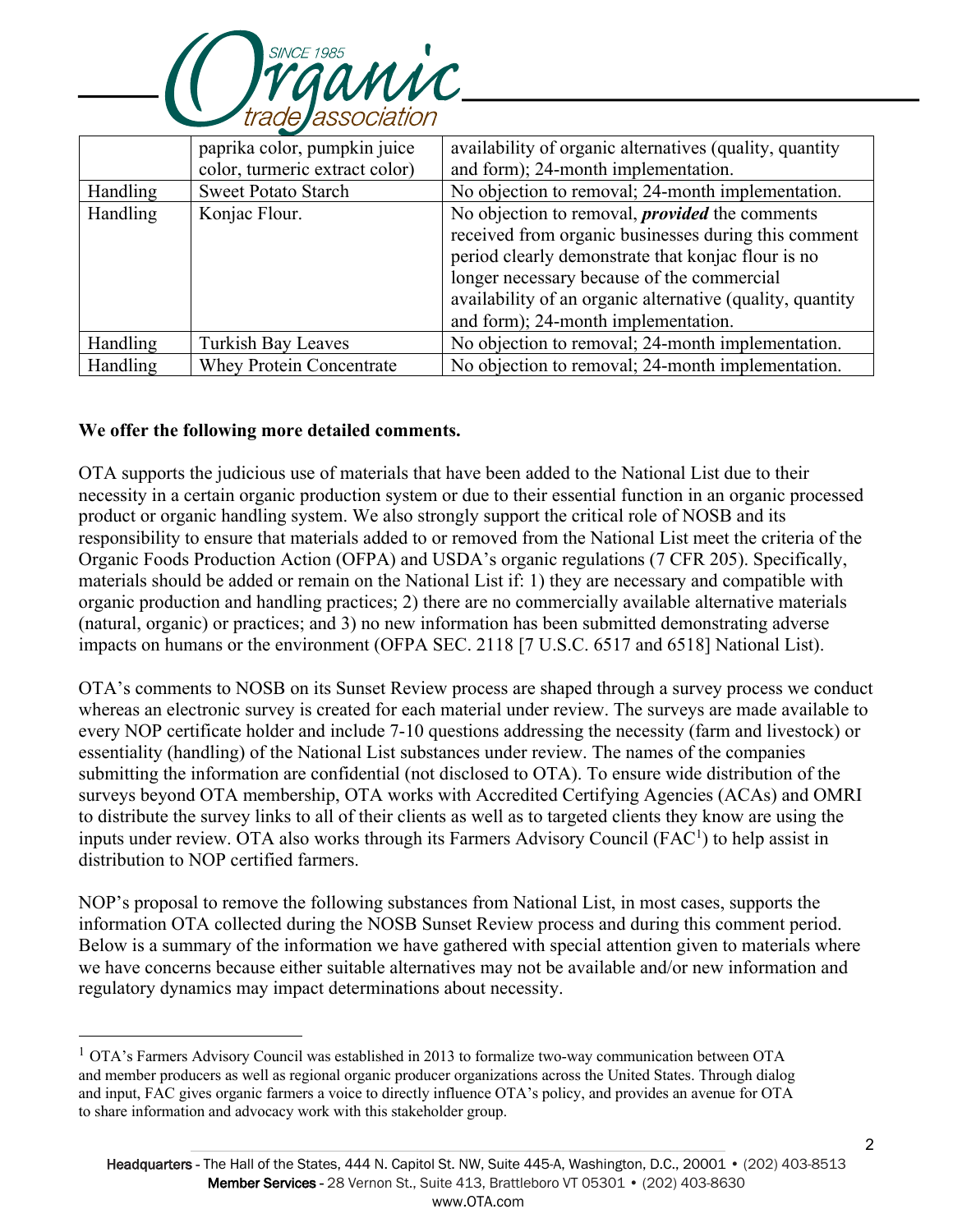

### **Vitamin B1 (Crops)**

*Background:* Vitamin B1 (thiamine) has been on the National List for use in organic production since the NOP regulations were first implemented. NOSB voted to remove it from the National List in fall 2017 (2019 Sunset Review) on the basis that it is not essential for crop production because its originally intended use for root growth and reduction of transplant shock are unsubstantiated by technical information. Yeast, various meals (e.g., soybean meal, cottonseed meal), and other crop waste or residues are cited as suitable alternatives. OTA did not take a position on this material when it was being reviewed by NOSB in 2017. We received 0 responses for this substance on 2019 Sunset Surveys. The NOP is proposing to remove (prohibit) Vitamin B1 from the National List in accordance with NOSB's recommendation on the basis that it is not essential for organic crop production.

*OTA Position:* OTA **does not take objection** to NOP's implementation of the NOSB recommendation to remove Vitamin B1 from the National List. We also request an implementation period of 12 months be included to allow industry time to comply.

## **Oxytocin (Livestock)**

*Background:* Oxytocin is a hormone used to treat post-partum conditions that are associated with the birthing of a calf, such as retained placenta. It has been on the National List for use in organic production since the NOP regulations were first implemented. NOSB voted to remove oxytocin from the National List in fall 2017 (2019 Sunset Review) on the basis that it is not essential for organic livestock production. NOP is proposing to remove (prohibit) oxytocin from the National List in accordance with NOSB's recommendation on the basis that it is not essential for organic livestock production.

OTA's comments at the fall 2017 NOSB meeting supported the NOSB's proposal to remove oxytocin. We recognized that there are multiple natural alternatives available to address many of the post-parturition complications that can arise in organic dairy cattle. We also recognized that the allowance of Oxytocin prevents some organic producers from claiming that their products are "hormone free" despite the fact that Oxytocin is not a growth hormone.

*OTA Position:* OTA **does not take objection** to NOP's implementation of the NOSB recommendation to remove oxytocin from the National List. We also request an implementation period of 12 months be included to allow industry time to comply.

### **Procaine (Livestock)**

*Background:* Procaine is a local anesthetic used when performing minor surgeries or physical alternations on livestock. It has been on the National List for use in organic production since the NOP regulations were first implemented. NOSB voted to remove procaine from the National List in fall 2017 (2019 Sunset Review) on the basis that it is not essential for organic livestock production. All known procaine products are already prohibited because they are formulated with antibiotics that are prohibited in organic. Lidocaine is cited as an effective and widely available suitable alternative. NOP is proposing to remove (prohibit) procaine from the National List in accordance with NOSB's recommendation on the basis that it is not essential for organic livestock production.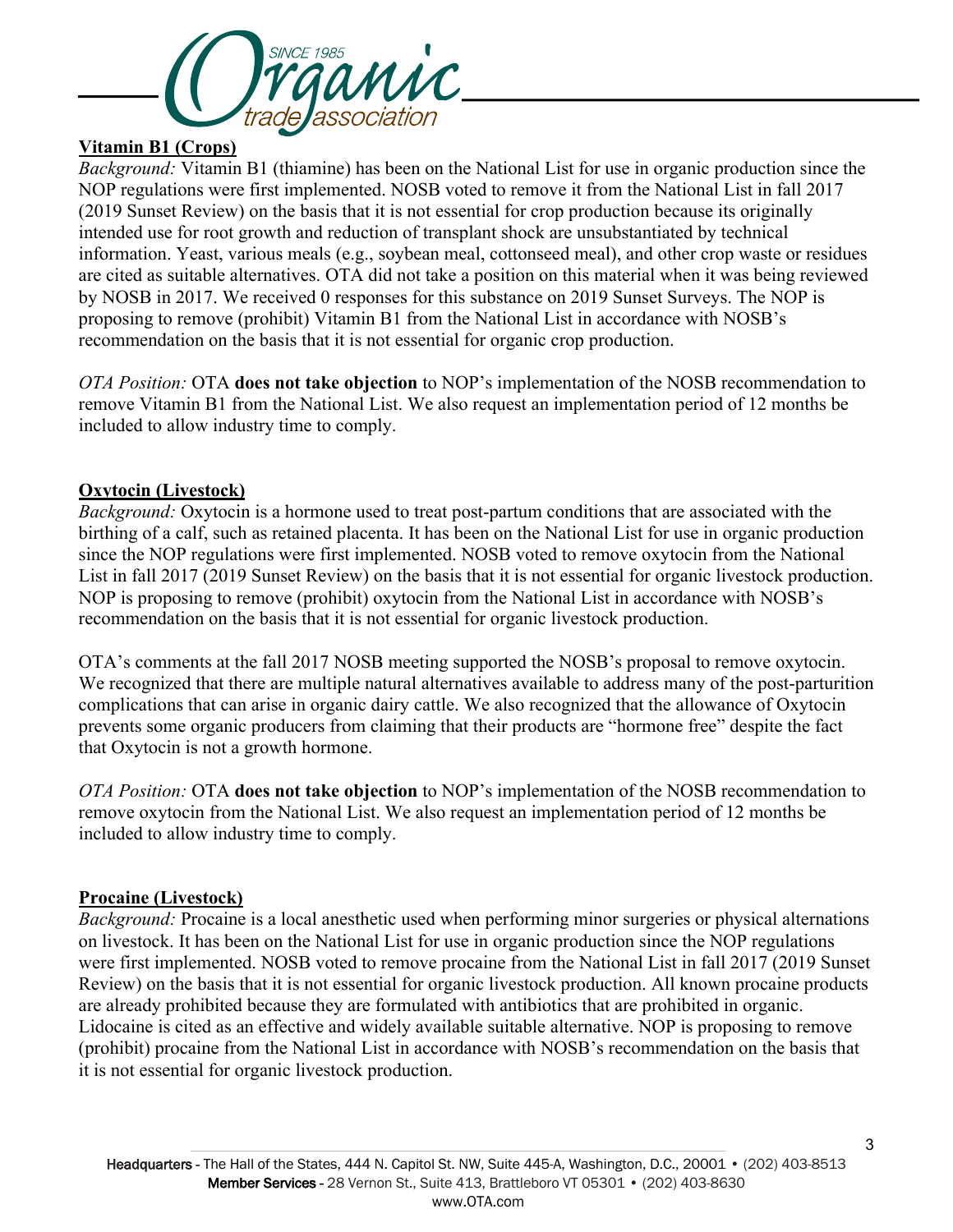

OTA's comments at the fall 2017 NOSB meeting did not take exception to the proposal to prohibit procaine unless new information was submitted to NOSB in this public comment period that highlighted specific conditions that necessitate its use. NOSB's subsequent recommendation to remove indicated that no such information was provided.

*OTA Position:* OTA **does not take objection** to NOP's implementation of the NOSB recommendation to remove procaine from the National List. We also request an implementation period of 12 months be included to allow industry time to comply.

## **Sucrose Octanoate Esters (Crops & Livestock)**

*Background:* Sucrose Octanoate Esters (SOE) were originally petitioned for use in organic crop and livestock production as an insecticide/miticide, specifically as a miticide for use on honeybees (apiculture). They have been permitted on the National List for use in organic production since 2007. NOSB voted to remove SOE from the National List in fall 2018 (2020 Sunset Review) on the basis that they are not essential for organic production because there were no EPA registrations for SOE and therefore no legally approved SOE products available for use. OTA did not take a position on these materials when they were being reviewed by NOSB in 2018. We received 0 responses for this substance on 2020 Sunset Surveys (both crops and livestock.)

NOP is proposing to remove (prohibit) Sucrose Octanoate Esters from the National List in accordance with NOSB's recommendation on the basis that they are not essential for organic production. However, since the NOSB's recommendation in 2018, there have been two new EPA registration for products with this active ingredient: OrganiShield (manufacturing use product), EPA Reg. # 94424-2, and OrganiShield (end use product), EPA Reg. # 94424-1 with sublabels for sciarid fly control in mushroom growing media; insecticide/miticide (foliar use) for greenhouse, nursery, and field crops; and *varroa* mite control on honey bees.

*OTA Position:* OTA **has not taken a position** on the proposed prohibition of SOE. While we do not take issue with NOSB's 2018 recommendation to remove (prohibit), we also recognize new information and regulatory dynamics may impact determinations of necessity and commercial availability of the products. First, we recognize that EPA registrations of these products are just recently being approved which suggests that commercial availability of these products is growing. Second, we recognize that these materials are intended for use in apiculture and the NOP regulations do not have standards for apiculture production. If USDA were to implement the NOSB recommendation for organic apiculture standards, it could expand the market opportunity for organic apiculture products and the number of organic apiculture producers needing to use these products.

# **Alginic Acid (Handling)**

*Background:* Alginic acid has been on the National List for use in organic handling since the regulations were first implemented. It was reclassified to its current listing at § 205.605(b) as a 'synthetic' in 2018. It is used as a stabilizer in many products such as beverages, cheese and dressings, and it is also used as a defoaming agent. Based on the 2015 Technical Review, allowed alternatives include agar agar, carrageenan, gellan gum and xanthan gum. NOSB voted to remove alginic acid from the National List in fall 2019 (2021 Sunset Review) on the basis that no comments in support of its allowance were received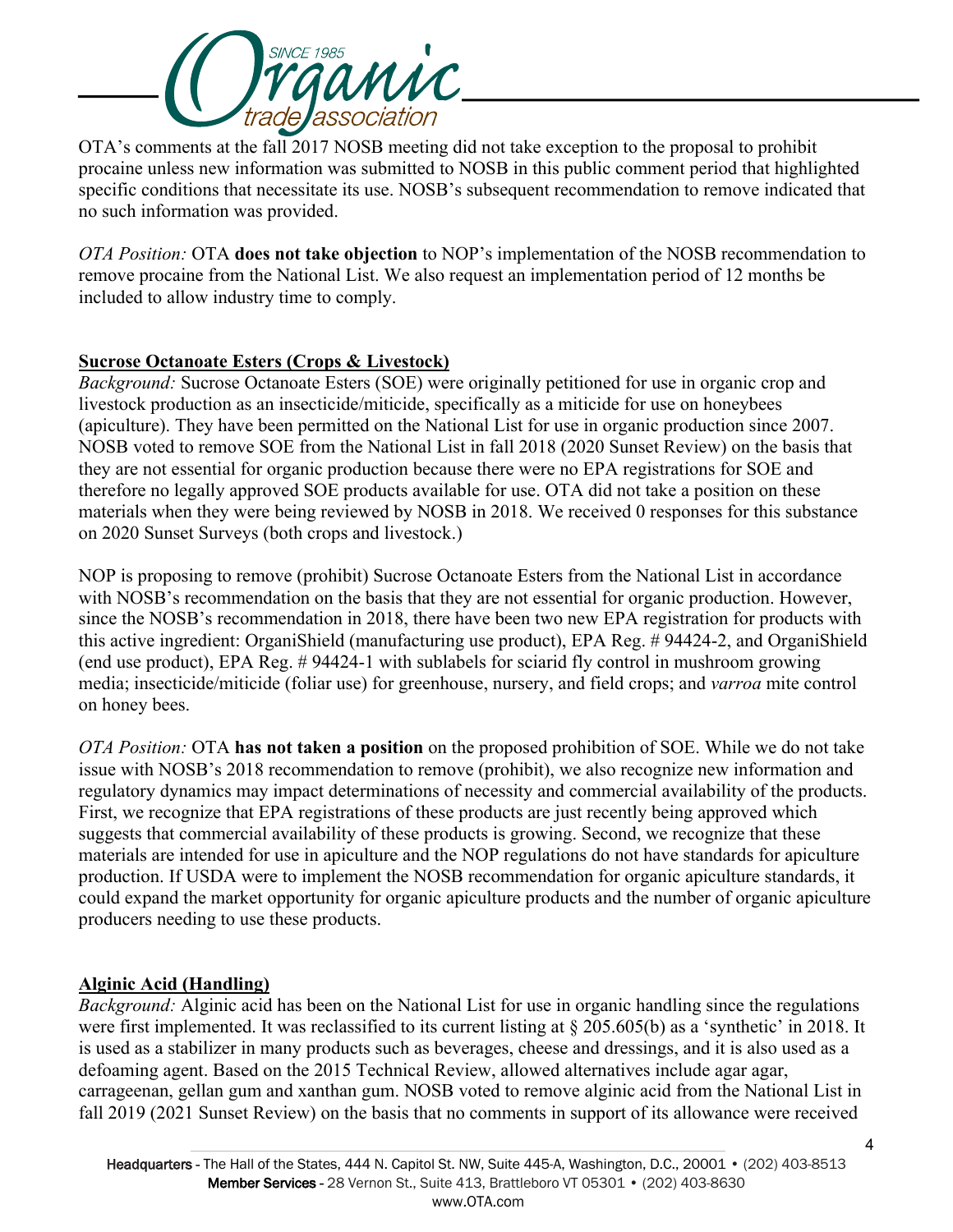

and alternatives are available. NOP is proposing to remove (prohibit) alginic acid from the National List in agreement with NOSB's recommendation that it no longer meets OFPA criteria.

OTA did not take a position on alginic acid when it was being reviewed by NOSB in 2019. We received zero responses for this substance to our 2021 Sunset Surveys.

*OTA Position:* OTA **does not take objection** to NOP's implementation of the NOSB recommendation to remove alginic acid from the National List. We request an implementation period of 24 months be included to allow industry time to comply.

## **Colors (Handling)**

*Background:* NOP is proposing to remove eight nonorganic colors form the National List at § 205.606 (see table below). These colors have been on the National List since 2007 as allowed nonorganic agricultural ingredients in organic products when organic versions are not commercially available. NOSB recommended the removal of these colors at its fall 2020 meeting. A number of organic handlers reported that while one or more of these colors are available in organic form, they are not available in the same form or quality as the nonorganic version. Some comments from color manufacturers stated that they have sufficient quantity of these colors in organic form. NOP is proposing to remove these colors from the National List, as recommended by NOSB. The effect of this action is that only organic forms would be allowed in organic handling. NOP is welcoming comments that provide more information on whether there are sufficient amounts of organic versions to meet demand and on the availability of organic colors in suitable form and quality.

During the NOSB Sunset review, OTA received a total of 48 responses to our Sunset Survey for the eight colors under review. Several of the comments, as summarized below, indicate that the supply of organic colors is fragile and removal from the National List may be premature, especially without a substantial implementation period.

| Color and $#$ of responses                                                                                                                                                          | Products the colors are being<br>used in:                                                                                                                                                                               | *Example statements about organic alternatives<br>not being available:                                                                                                                                                                                                                                                                                                                                                                                                                                                                                                                                                                                                                                                                                                                                                      |
|-------------------------------------------------------------------------------------------------------------------------------------------------------------------------------------|-------------------------------------------------------------------------------------------------------------------------------------------------------------------------------------------------------------------------|-----------------------------------------------------------------------------------------------------------------------------------------------------------------------------------------------------------------------------------------------------------------------------------------------------------------------------------------------------------------------------------------------------------------------------------------------------------------------------------------------------------------------------------------------------------------------------------------------------------------------------------------------------------------------------------------------------------------------------------------------------------------------------------------------------------------------------|
| Black Current Juice (2)<br>Blueberry Juice $(3)^*$<br>Carrot Juice $(3)^*$<br>Cherry Juice (2)<br>Grape Juice (2))<br>Paprika $(2)$ *<br>Pumpkin Juice (2)<br>Turmeric Extract (3)* | -Fruit snacks & Candy<br>-Energy chews for athletes<br>-Juices<br>-Cereals and cereal snacks<br>-Plant-based ice cream and yogurt<br>-Baby teether crackers<br>-Gummy dietary supplements<br>-Certified organic flavors | Organic forms are not available in the quality<br>$\overline{\phantom{a}}$<br>needed. If removed from the NL, we would lose<br>organic status of this product, resulting in not<br>purchasing organic for the other 95% organic<br>ingredients.<br>Routinely search for organic alternatives (multiple)<br>suppliers) but there is limited to no availability. If<br>removed, it would likely result in loss of organic<br>choice and loss of revenue and customers.<br>If removed from the National List, we would lose the<br>ability to keep trying to source organic and develop<br>organic colors while the market grows because we<br>would need to discontinue organic.<br>If removed from the National List, it may not result<br>in the development of organic colors but instead the<br>loss of organic products. |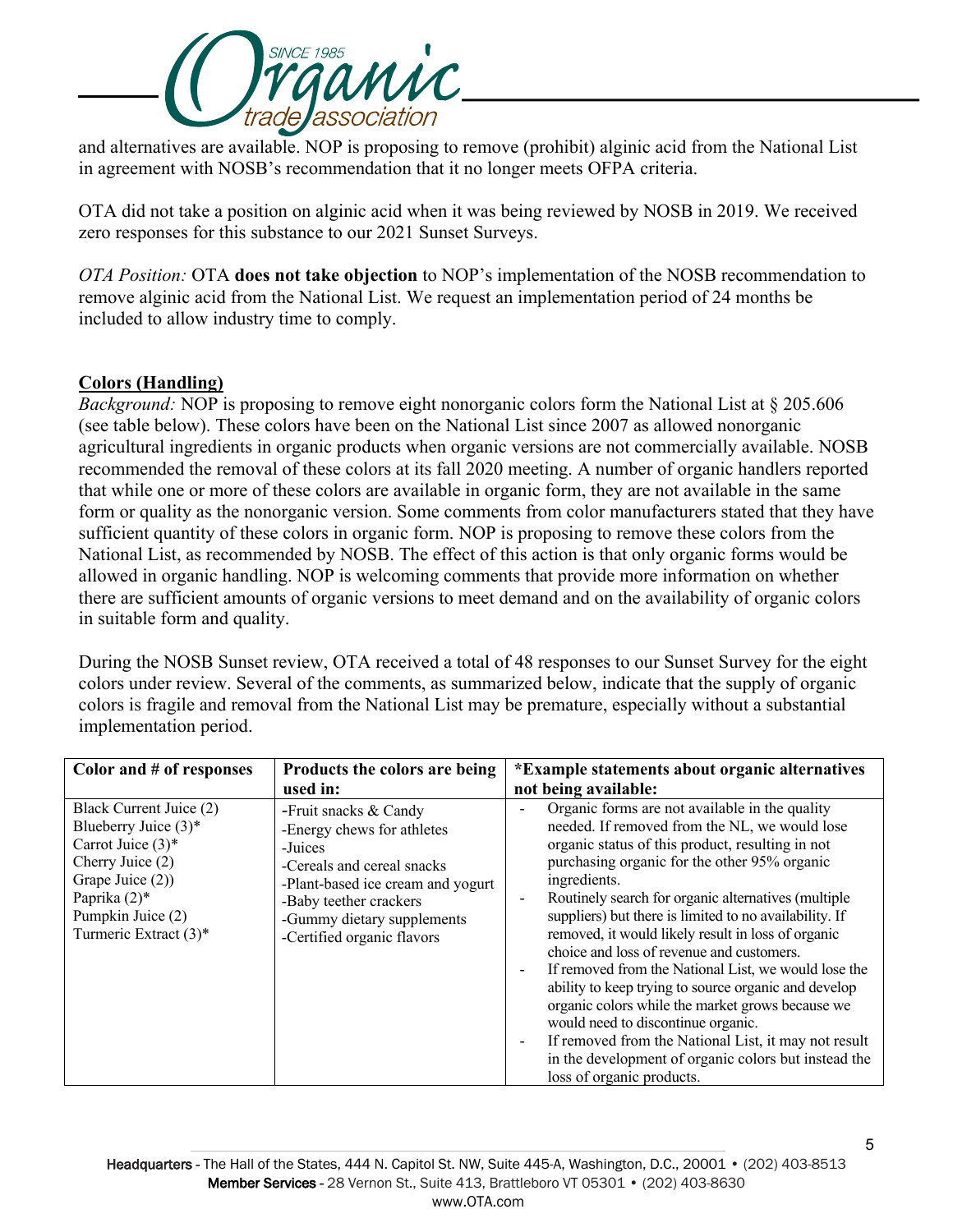

*OTA Position:* OTA does not take objection to NOP's implementation of the NOSB recommendation to remove the above eight nonorganic **Colors** from the National List at § 205.606, *provided* the comments received from organic stakeholders during this comment period clearly demonstrate that organic versions are available in the suitable quantity, quality and form. Based on the feedback we received during the NOSB Sunset review as well as during this comment period, we are particularly concerned there may not be a sufficient supply of the following colors: **blueberry juice; carrot juice; paprika;** and **turmeric extract**. Should NOP decide to remove one or more of the colors, we request an implementation period of 24 months to allow industry time to comply.

## **Kelp (Handling)**

*Background:* Kelp has been on the National List at § 205.606 since the regulations were first implemented, for use only as a thickener and dietary supplement and only when an organic version is not commercially available. NOSB voted to remove it from the National List at the Fall 2020 meeting (2022 Sunset Review) on the basis that organic kelp is commercially available and that there are alternatives to kelp on the National List (kombu and wakame). NOP is proposing to remove kelp from the National List in agreement with NOSB's recommendation that it no longer meets OFPA criteria. The effect of this action is that only organic forms of kelp would be allowed in organic handling.

OTA did not take a position on kelp when it was being reviewed by NOSB in 2020. We received two responses to our Sunset Survey. One operation was using non-organic kelp as a flavor in an organic seasoning blend and the other was using it as a thickener and supplement in plant-based protein supplements. No further information was provided regarding the availability of organic kelp or attempts to source or use organic or other natural alternatives.

*OTA Position:* OTA **does not take objection** to NOP's implementation of the NOSB recommendation to remove kelp from the National List*.* We request an implementation period of 24 months be included to allow industry time to comply.

# **Konjac Flour (Handling)**

*Background:* Konjac flour has been on the National List at § 205.606 since 2007, for use in organic handling only when an organic version is not commercially available. NOSB received little feedback from industry during the Fall 2017 (Sunset 2019) meeting and voted in favor of its removal (11 remove; 4 relist) because there appeared to be some availability of an organic form. NOP is proposing to remove konjac flour from the National List in agreement with NOSB's recommendation that it no longer meets OFPA criteria. The effect of this action is that only organic forms of konjac flour would be allowed in organic handling.

OTA did not take a position on konjac flour when it was being reviewed by NOSB in 2017. We did, however, convey in our comments the one response we received to our Sunset Survey saying the nonorganic form is in use. The survey respondent clarified that konjac flour (vs. powder) is used as a primary ingredient, not a thickener, and they are not aware of a commercially available organic alternative.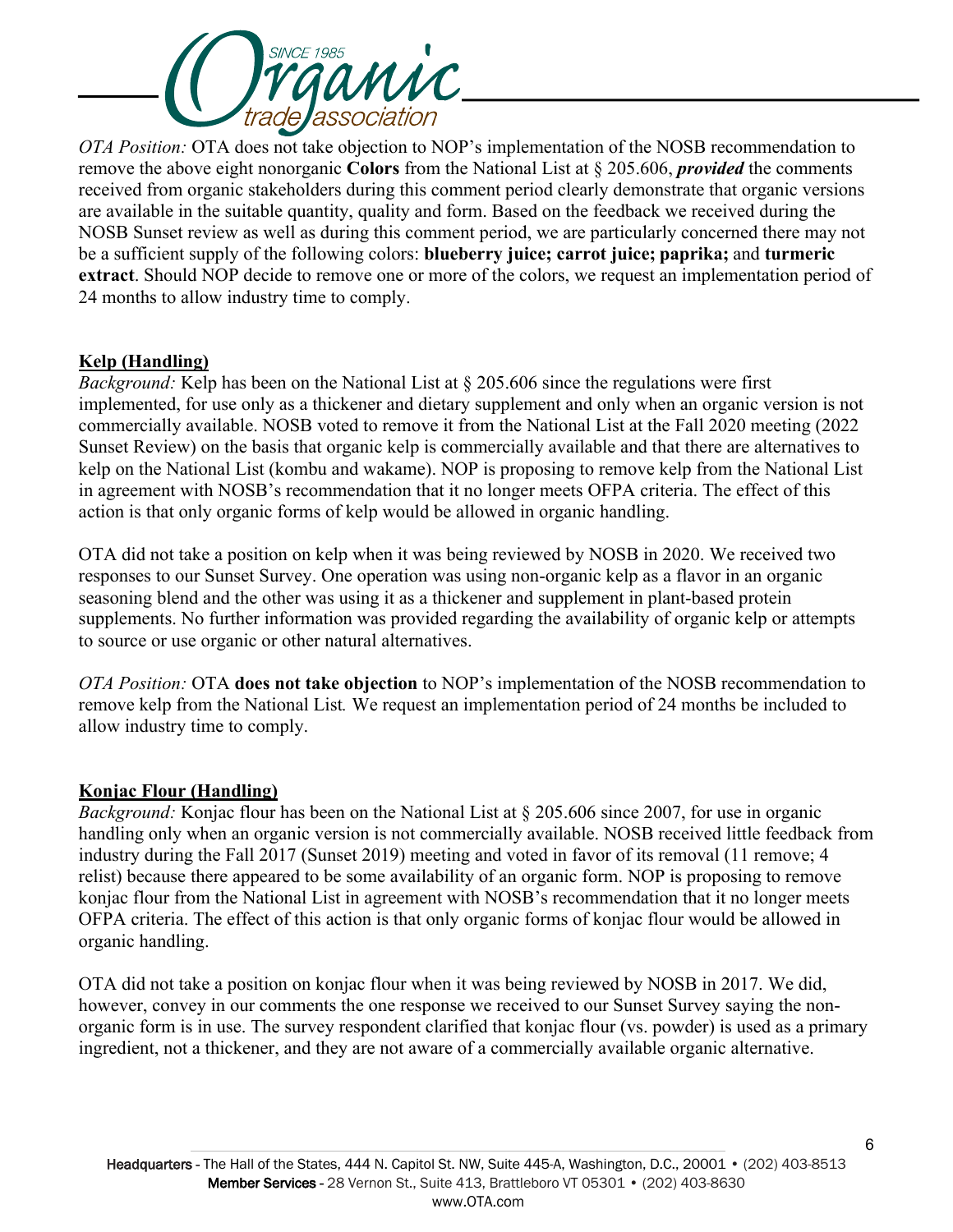

*OTA Position:* OTA **does not take objection** to NOP's implementation of the NOSB recommendation to remove konjac flour from the National List provided it no longer meets OFPA criteria. We request an implementation period of 24 months be included to allow industry time to comply.

## **Sweet Potato Starch (Handling)**

*Background:* Sweet potato starch has been on the National List at § 205.606 since 2007, for use in bean thread production only when an organic version is not commercially available. NOSB received little feedback when they reviewed sweet potato starch in 2017 (Sunset 2019). The comments received indicated very little use and the availability of organic forms. NOP is proposing to remove sweet potato starch from the National List in agreement with NOSB's recommendation that it no longer meets OFPA criteria. The effect of this action is that only organic forms of sweet potato starch would be allowed in organic handling.

OTA did not take a position on sweet potato starch when it was being reviewed by NOSB in 2017. No survey responses were received.

*OTA Position:* OTA **does not take objection** to NOP's implementation of the NOSB recommendation to remove sweet potato starch from the National List. We request an implementation period of 24 months be included to allow industry time to comply.

#### **Turkish Bay Leaves (Handling)**

*Background:* Turkish bay leaves have been on the National List at § 205.606 since 2007, for use in organic handling only when an organic version is not commercially available. After the fall 2015 meeting, NOSB recommended the removal of Turkish bay leaves from the National List. However, the recommendation was not finalized because during the NOP rulemaking, public commenters requested continued allowance due to the unavailability of organic whole Turkish bay leaves. During the 2020 Sunset Review, NOSB received many comments supporting the removal. NOP is proposing to remove Turkish bay leaves from the National List in agreement with NOSB's recommendation that it no longer meets OFPA criteria. The effect of this action is that only organic forms of Turkish bay leaves would be allowed in organic handling.

OTA did not take a position on Turkish bay leaves when it was being reviewed by NOSB in 2020. We received one response to our Sunset Survey stating the ingredient is being used for flavor in a wide range of canned soup and there is full availability of organic forms.

*OTA Position:* OTA **does not take objection** to NOP's implementation of the NOSB recommendation to remove Turkish Bay Leaves from the National List. We request an implementation period of 24 months be included to allow industry time to comply.

### **Whey Protein Concentrate (Handling)**

*Background:* Whey Protein Concentrate (WPC) has been on the National List at § 205.606 since 2007, for use in organic handling only when an organic version is not commercially available. After the fall 2015 meeting, NOSB recommended the removal of WPC from the National List. However, the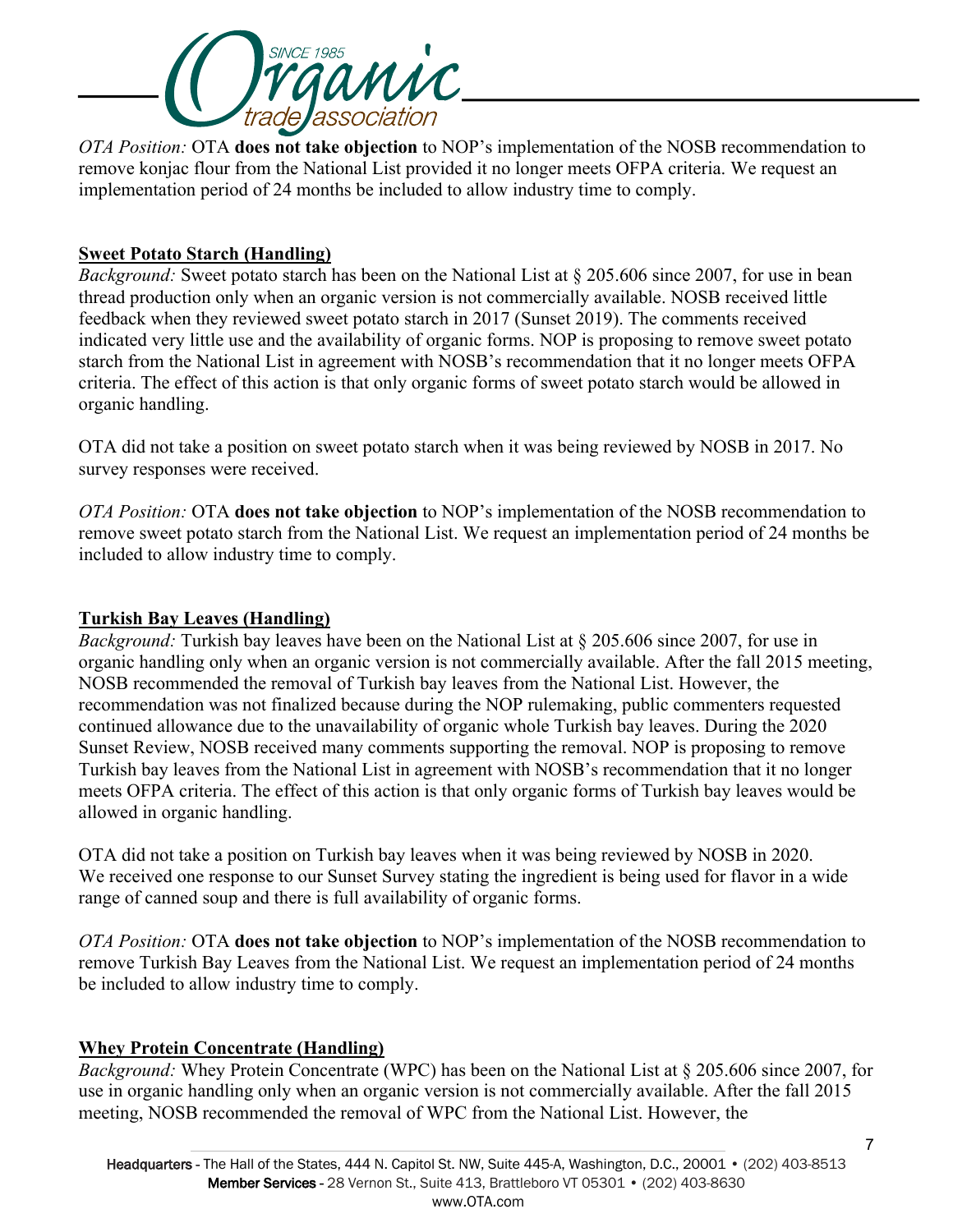

recommendation was not finalized because during NOP rulemaking, public commenters asserted that WPC was essential to organic processed products and organic versions were not commercially available. During the 2020 Sunset Review, NOSB received many comments supporting the removal of WPC, including several manufacturers who demonstrated they produce a robust supply of organic WPC in several forms and sell excess to the conventional market. NOP is proposing to remove WPC from the National List in agreement with NOSB's recommendation that it no longer meets OFPA criteria. The effect of this action is that only organic forms of whey protein concentrate would be allowed in organic handling.

OTA received three responses to our Sunset Survey. Two respondents reported whey protein concentrate is being used for nutrition in organic baby food and in organic cereals, baked goods/snacks, frozen breakfasts, and frozen meats as a protein source, flavor and thickener. The survey responses indicated that some organic processors are not able to find enough organic supply, while others do not have a problem finding this ingredient in organic form. One manufacture said that organic alternatives are available and will meet the requirements needed. However, leaving it on the list would support any interruption in supply continuity. One certified operator said there is a search done annually as there is not always organic supply available and/or the supply is not consistent. At least one processor reported they would have to continually change formulas of products to deal with inconsistent supply or organic form. A manufacturer of organic WPC responded to the survey stating they produce WPC from organic cheese whey which yields lactose and whey protein concentrate. The respondent said that, "Lactose is a very popular offering, whereas the whey protein concentrate is in less demand. We believe this is due to use of non-organic whey protein concentrate. If we utilized all our whey stream (which we are working on), we do not feel organic availability will be an issue."

*OTA Position:* OTA **does not take objection** to NOP's implementation of the NOSB recommendation to remove whey protein from the National List. A commercial supply of organic whey protein concentrate appears to be readily available. Sunsetting the allowance to use a nonorganic form will help support organic cheese manufacturers and advance the development and use of the organic whey protein concentrate. We request an implementation period of 24 months be included to allow industry time to comply.

# **Implementation Period – Crops, Livestock and Handling**

OTA requests a **12-month implementation period** be provided, from the scheduled sunset date for each crop and livestock input under review **(§§ 205.601 and 205.603**). For the handling ingredients under review (§§ **205.605 and 205.606)**, we request a **24-month implementation period** be provided, from the scheduled sunset date.

Regardless of the extensive review and public comment period the National List items underwent, OTA remains realistic about the ability to reach every single organic certificate holder during the NOSB Sunset Review process as well as during this proposed rule comment period. Many certified operators may be unaware of the proposed rule, and they will not become aware of the changes until a final rule is released and they are notified of the change by their certifier.

As it relates to the handling ingredients, at a minimum, reformulating a processed product typically